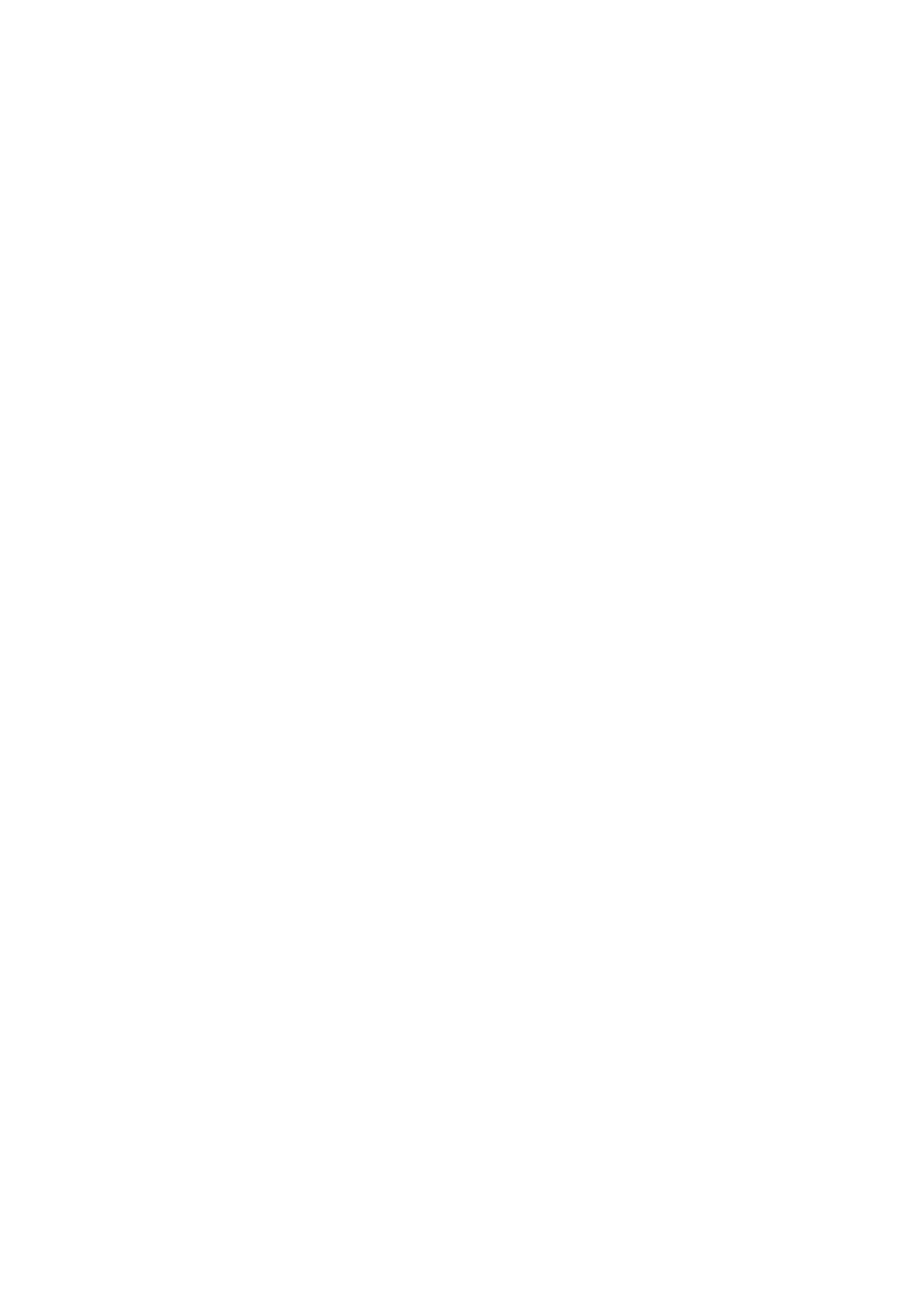#### Copyrights © 2008 Victron Energy B.V. All Rights Reserved

This publication or parts thereof may not be reproduced in any form, by any method, for any purpose.

For conditions of use and permission to use this manual for publication in other than the English language, contact Victron Energy B.V.

VICTRON ENERGY B.V. MAKES NO WARRANTY, EITHER EXPRESSED OR IMPLIED, INCLUDING BUT NOT LIMITED TO ANY IMPLIED WARRANTIES OF MERCHANTABILITY OR FITNESS FOR A PARTICULAR PURPOSE, REGARDING THESE VICTRON ENERGY PRODUCTS AND MAKES SUCH VICTRON ENERGY PRODUCTS AVAILABLE SOLELY ON AN "AS IS" BASIS.

IN NO EVENT SHALL VICTRON ENERGY B.V. BE LIABLE TO ANYONE FOR SPECIAL, COLLATERAL, INCIDENTAL, OR CONSEQUENTIAL DAMAGES IN CONNECTION WITH OR ARISING OUT OF PURCHASE OR USE OF THESE VICTRON ENERGY PRODUCTS. THE SOLE AND EXCLUSIVE LIABILITY TO VICTRON ENERGY B.V., REGARDLESS OF THE FORM OF ACTION, SHALL NOT EXCEED THE PURCHASE PRICE OF THE VICTRON ENERGY PRODUCTS DESCRIBED HERE IN.

Victron Energy B.V. reserves the right to revise and improve its products as it sees fit. This publication describes the state of this product at the time of its publication and may not reflect the product at all times in the future.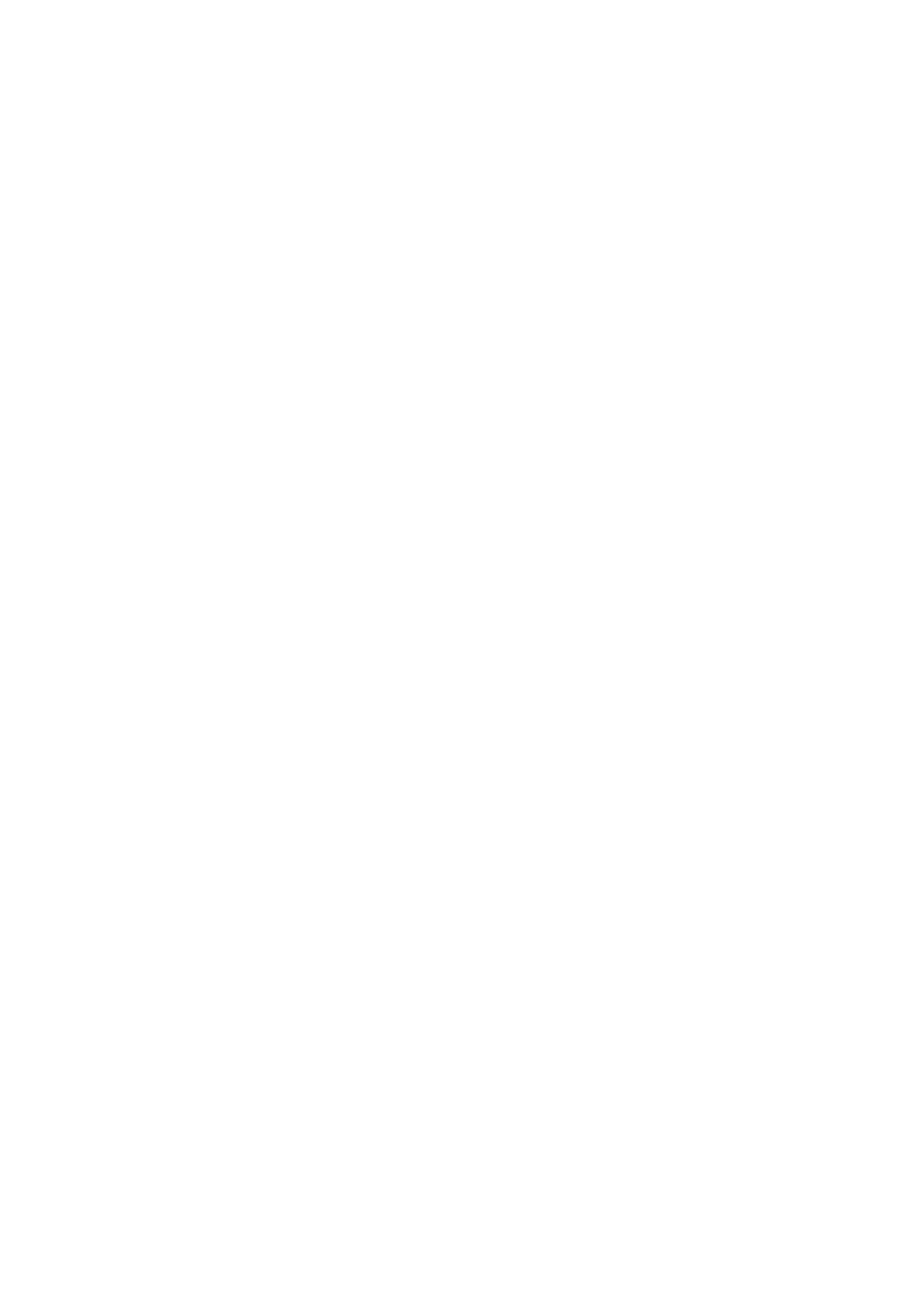### **1. Introduction**

The TRANSFER SWITCH is designed to take over automatic switching between different power sources: between a generator and the shore, or between an inverter and a generator, or between an inverter and the shore. The TRANSFER SWITCH has two inputs and one output and automatically transfers the available AC power to output. It can be used with any Victron Energy inverter, depending on the capacity.

#### **Operation**

The TRANSFER SWITCH is situated between a generator or shore and inverter. If the voltage level or the frequency of the generator or the shore varies (input 1), then the TRANSFER SWITCH switches to the inverter (input 2). Once the generator or the shore supply has remained continuously stable, the TRANSFER SWITCH switches back (input 1) with a delay of approximately 10 seconds. This way, the appliances are protected against damage from voltage drops. During transfer between one of the power sources (input 1 or input 2), the appliances are not supplied with power for a short time. Because of this, computers, electronic devices etc. connected to this group might lose data. The TRANSFER SWITCH can be used with any type of inverter but the best results, however, are obtained with an inverter from Victron Energy.

#### **1.1 Installation**

- WARNING! Be sure that all AC power sources are switched off or disconnected during installation.
- Install the TRANSFER SWITCH in a dry, well ventilated area. The front of the casing is attached using the four supplied screws. The TRANSFER SWITCH may be mounted on the wall, using the four holes in the rear of the casing.
- The input cables from the mains/generator and the inverter, and output cables to the appliances should be connected according to the wiring diagram (see figure 1). Use the provided cable-glands to pass the cables through the casing. The correct wire cross section must be applied for a safe installation. Under sized cables can cause overheating of the cables.
- Tighten all connections well in order to limit transition resistance as far as possible. Loose connections can cause dangerous overheating of the terminals.
- Adjustment of the TRANSFER SWITCH is not recommended. After correct installation the TRANSFER SWITCH is ready for use. However specific circumstances may require adjustment of the switch on delay time of input 1. Use a small flat blade screw driver to adjust the delay time.
- The wiring to the AC-inputs and outputs must be protected by fuses or miniature circuit breakers which are suitable for the applied wire cross section. External earth leakage switches( RCD, RCCB) must also be integrated in the wiring
- All ground connections of the power sources and power consumers must be connected to the central ground connection of the ship.
- Auxiliary contact 1 and 2 of relay K2 (NO) must be connected with a screw connector on the back of Digital Multi Control panel (DMC) when an external transfer switch is used with VE MultiPlus and DMC (picture on page 7). When the auxiliary contact is open the current limit is controlled by the knob on the front of the DMC. When the auxiliary contact is closed the DMC sends the present generator current to connected devices. The auxiliary contact is normally controlled by the TRANSFER SWITCH.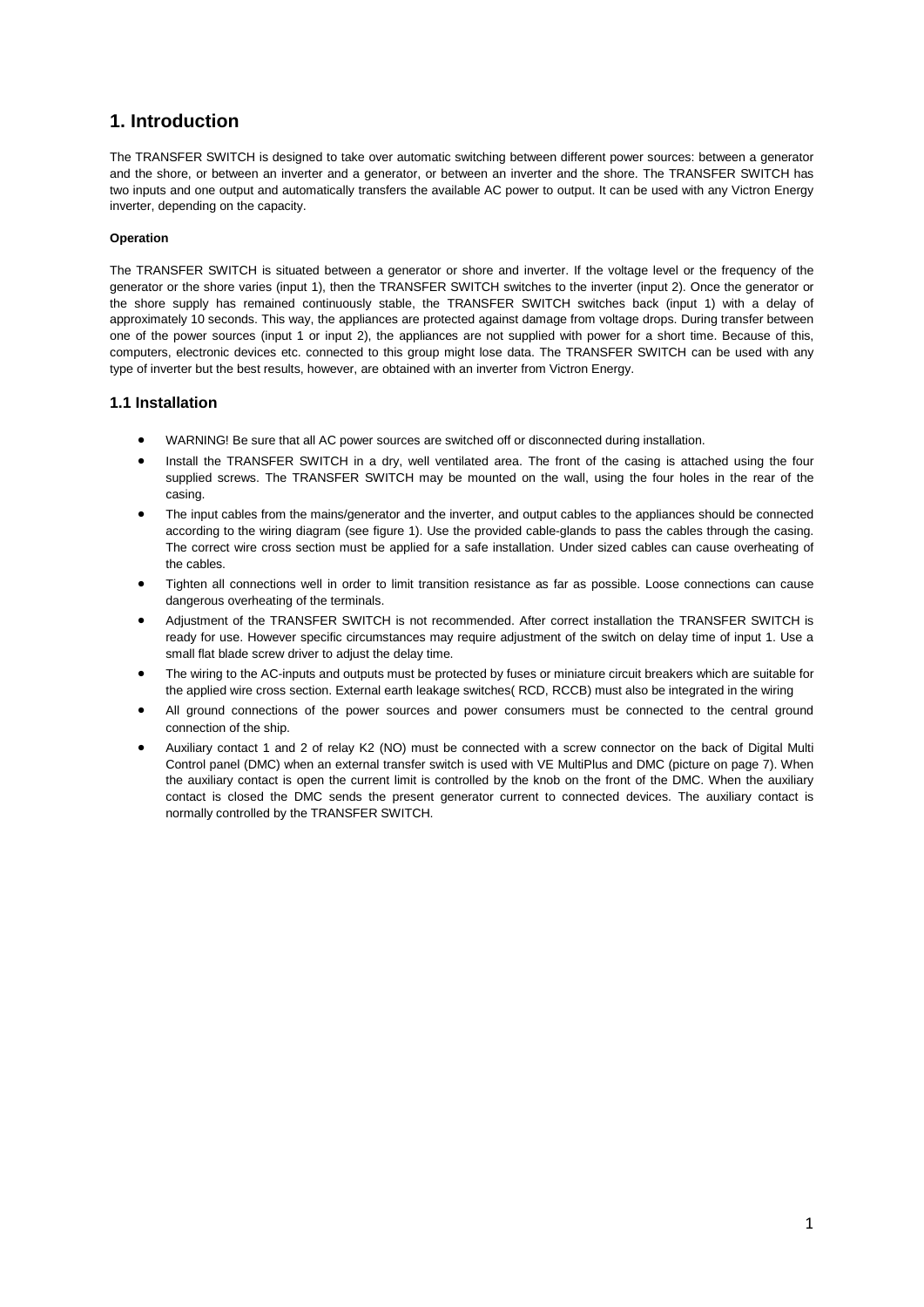# **2. Specifications**

| <b>VE TRANSFER</b><br><b>SWITCH</b>  | COS 0 - 5kVA                          | <b>COS 0 - 10kVA</b> |  |
|--------------------------------------|---------------------------------------|----------------------|--|
| Nominal voltage                      | 200 - 250V AC, Single phase           |                      |  |
| Nominal frequency                    | $50 - 60$ Hz                          |                      |  |
| Input 1, Nom. current                | 20A                                   | 40 A                 |  |
| Input 2, Nom. current                | 20A                                   | 40 A                 |  |
| Output, Nom. current                 | 20A                                   | 40 A                 |  |
| Max. motor (airco) power             | 1,3 kW                                | <b>8 kW</b>          |  |
| Power consumption<br>Input 1         | 6 VA                                  | 6 VA                 |  |
| Power consumption<br>Input 2         | 0 VA                                  | 0 VA                 |  |
| Transfer time by closing<br>contacts | $10 - 20$ msec.                       | $10 - 20$ msec.      |  |
| Transfer time by opening<br>contacts | $5 - 20$ msec.                        | $5 - 20$ msec.       |  |
| Transfer time by closing<br>contacts | $10 - 20$ msec.                       | $10 - 20$ msec.      |  |
| Contacts delay Input 1               | Approximately 10 sec. (adjustable)    |                      |  |
| Auxiliary contact                    | 200 - 240V AC; 20 A, cos $\varphi$ =1 |                      |  |
| <b>GENERAL</b>                       |                                       |                      |  |
| Operating temperature                | $-5^{\circ}$ C to + 60 $^{\circ}$ C   |                      |  |
| Humidity (non-condensing)            | Max. 95%                              |                      |  |
| Miniature circuit breaker (MCB)      | Not included - installation dependent |                      |  |
| Earth leakage breakers (RCD)         | Not included - installation dependent |                      |  |
| <b>ENCLOSURE</b>                     |                                       |                      |  |
| Protection category                  | <b>IP 54</b>                          |                      |  |
| Colour                               | <b>RAL 7035</b>                       |                      |  |
| Dimension h x w x d (mm)             | 175 x 215 x 120                       | 175 x 215 x120       |  |
| Weight (kg)                          |                                       |                      |  |

 $\epsilon$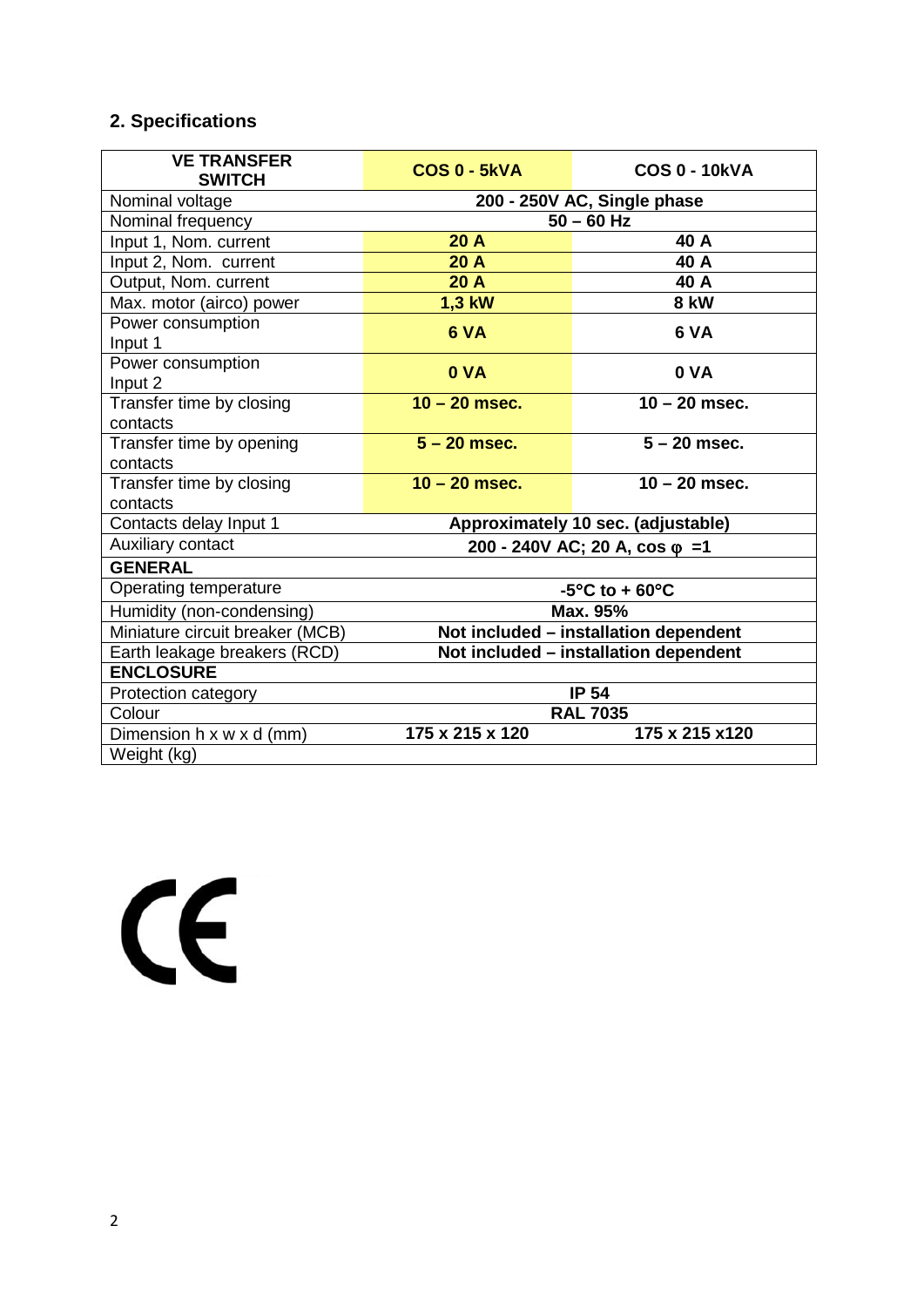

## **APPENDIX A: Electrical & installation diagrams, outline drawings COS 0 - 5kVA**



All dimensions are in mm!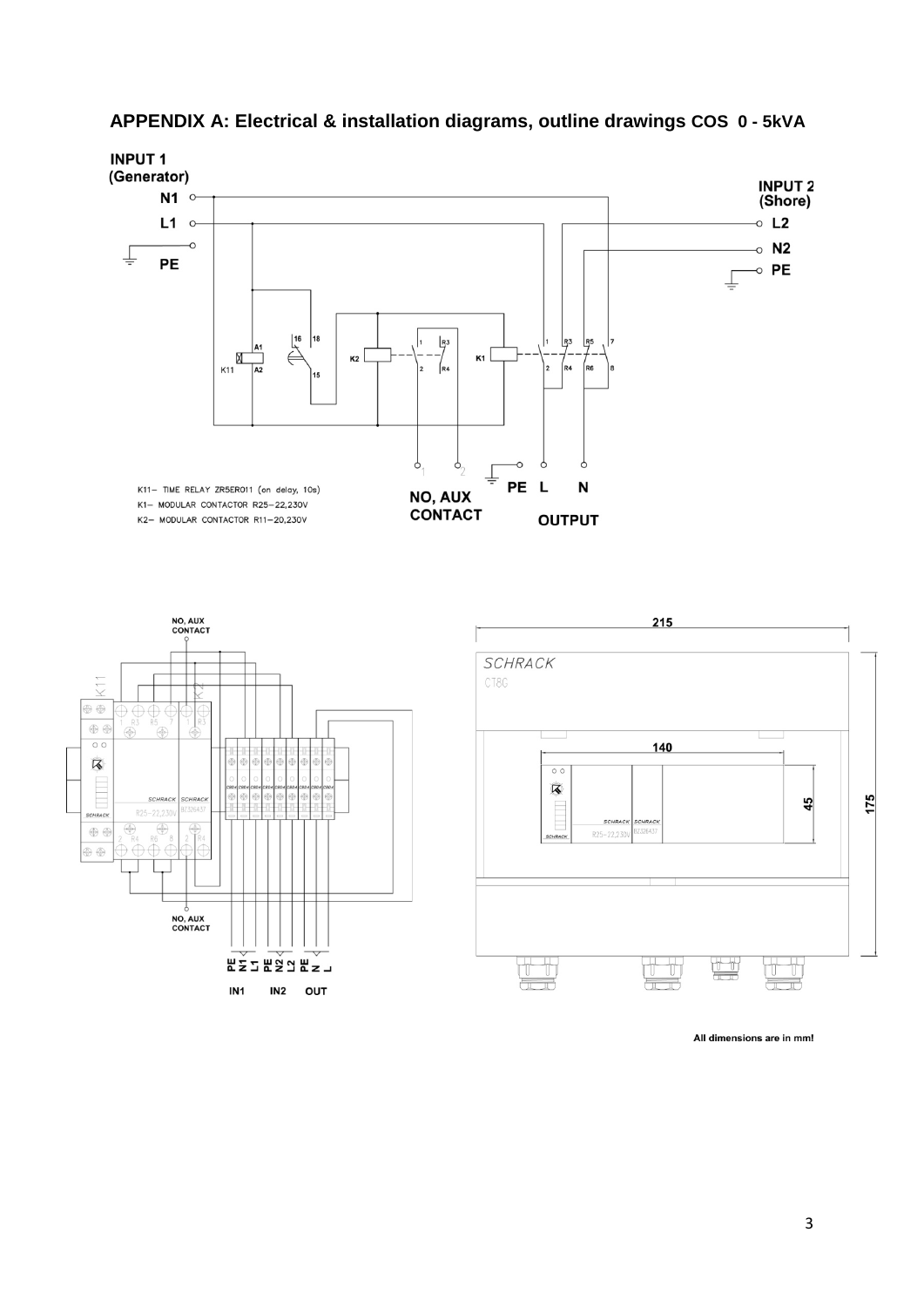![](_page_7_Figure_0.jpeg)

# **Appendix B: Electrical & installation diagrams - COS 0 - 10kVA**

All dimensions are in mm!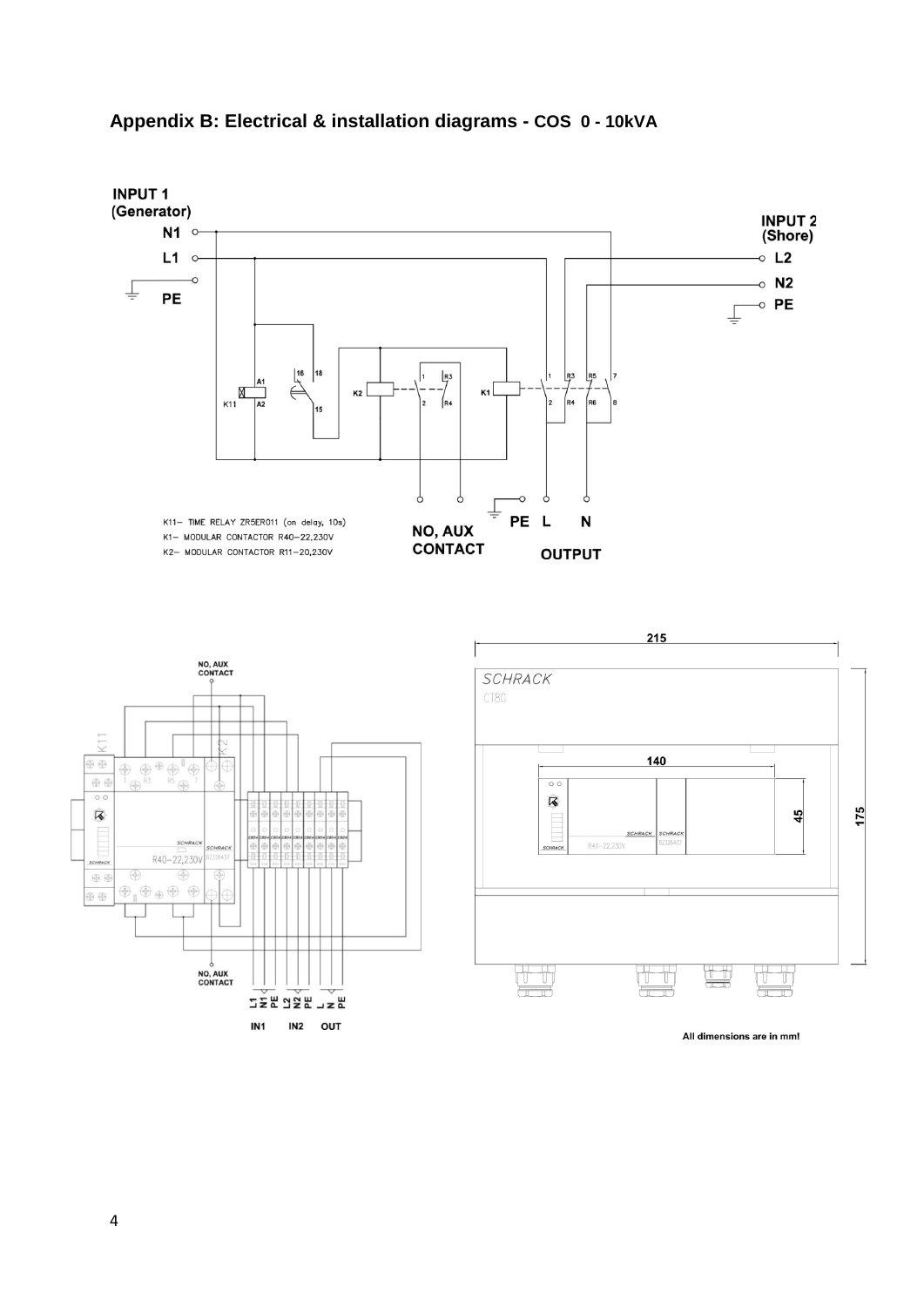![](_page_8_Figure_0.jpeg)

![](_page_8_Figure_1.jpeg)